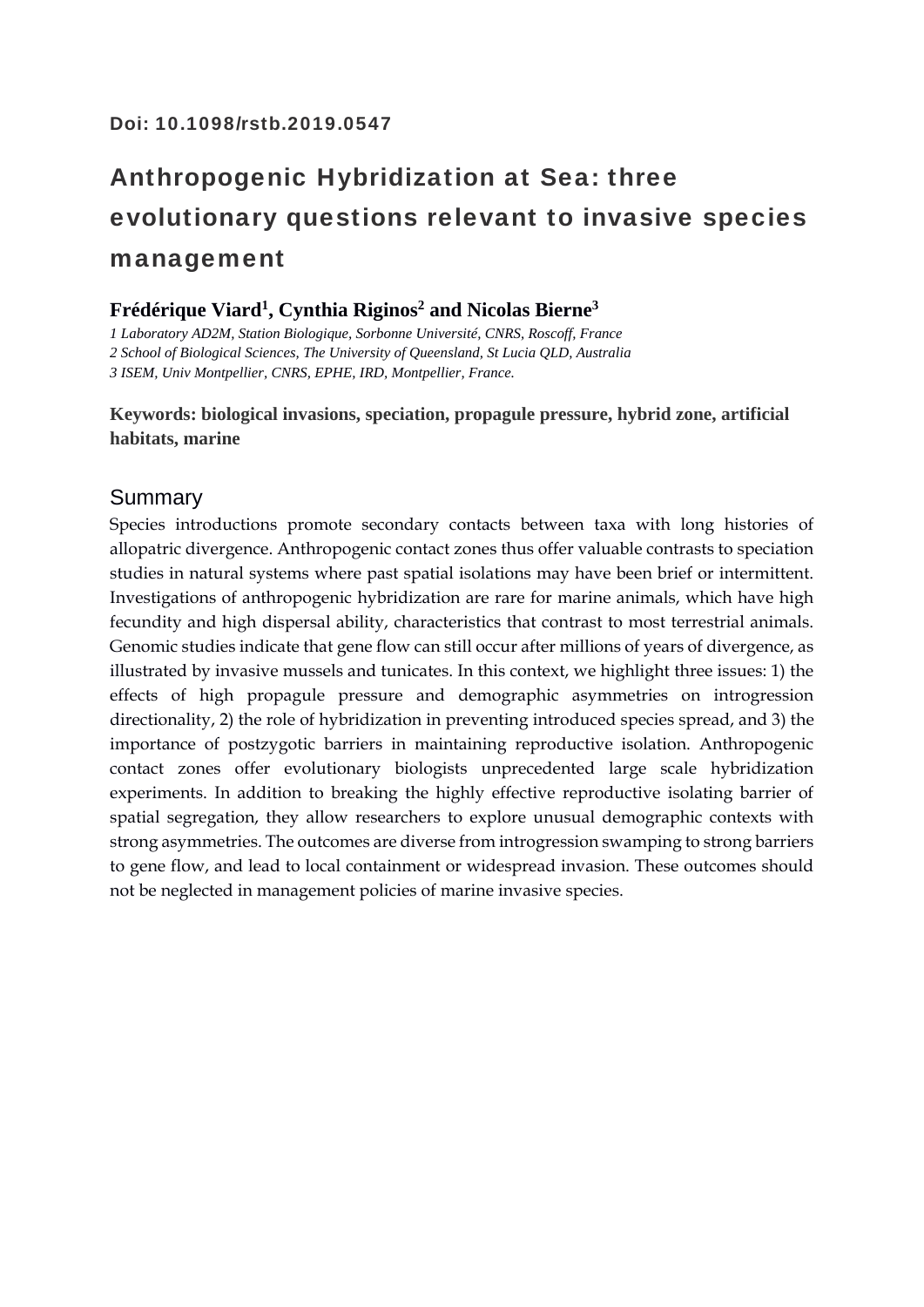#### **Introduction**

Human-mediated translocations of species across oceans have been ever increasing especially since the onset of the twentieth century, due to growing international trade [1]. These biological introductions have complex consequences on the distribution of biological diversity. Introductions of non-indigenous species (NIS) inherently disrupt natural biogeographic barriers [2]. Thus, secondary contacts between previously allopatric species are important outcomes of biological introductions. Because species boundaries are often semipermeable, human-mediated translocation of species creates opportunities for hybridization and introgression [3] which, together with habitat disturbances, contribute to "anthropogenic hybridization" (for a review and references, see [4, 5]).

Such human-mediated secondary contacts create unique opportunities to examine the processes enhancing or preventing hybridization and introgression in detail and in real-time [6]. They offer replicated situations for investigating the strength of reproductive isolation barriers that accumulated during divergence in allopatry. These insights are of particular relevance for considering strongly differentiated yet incompletely isolated species that do not have the opportunity to meet at natural hybrid zones, such as species living in separate oceans or continents. For instance, Pacific-Atlantic congeners are historically separated by 3+ million years (MY) divergence in allopatry [7], yet many species native to the Pacific have been introduced to the North East Atlantic where they encounter their congeners. This history is typified by the Pacific sea squirt *Ciona robusta* (see Box 1). When these anthropogenic contact zones involve taxa with long histories of divergence in allopatry, they offer valuable contrasts to speciation studies in natural systems where past spatial isolations may have been brief and intermittent. These long allopatric species likely fall at the extreme of the speciation continuum and exhibit high levels of reproductive isolation. Following the rationale proposed by Hewitt [8] (i.e., hybrid zones as natural laboratories for evolutionary studies), anthropogenic hybridizations between such species thus provide *in situ* laboratories to examine the fate of cooccurring divergent genomes. These are also excellent opportunities to examine genomic changes i) in new environments for the introduced species, and ii) in novel genetic backgrounds for both the native and introduced genes (Box 2). Additionally, some recent secondary contact situations can illuminate our understanding of repeated periods of intertaxa gene flow as a mixture between past and contemporary introgression events, both leaving co-existing footprints at the genome level ([9] and Box 1).

The outcomes of hybridization following human-mediated secondary contacts are diverse from extensive asymmetric introgression (introgression swamping), genome-wide admixture, to semi-permeable barriers to gene flow involving strong coupling between isolating loci [10]. The specific outcomes depend on the strength of concomitant endogenous and exogenous reproductive barriers [10]. In this context, secondary contacts can have important consequences for the fate of NIS. They may favor the sustainable establishment of NIS (for instance through adaptive introgression of "ready-to-use" alleles). They can sometimes lead to the emergence of novel species (i.e. homoploid hybrid speciation) or well identified hybrid genetic clusters, as reported particularly for terrestrial plant species [4, 11]. Human-mediated secondary contacts and subsequent hybridization thus have important implications for conserving local biota [12, 13].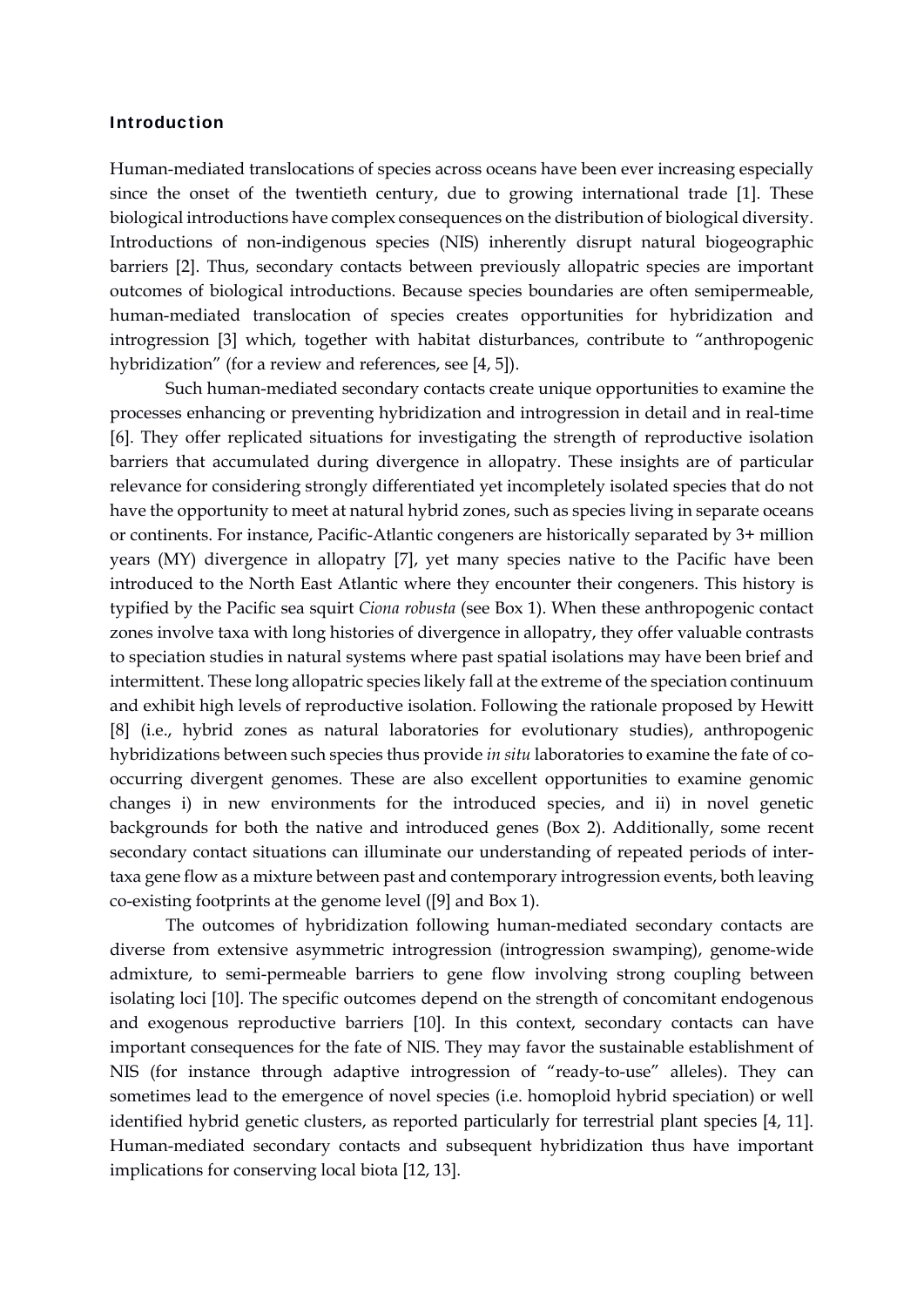Hybridization has attracted much attention in terrestrial NIS studies, especially in plants ([14] and references herein), but is rarely documented in marine ecosystems. Marine NIS are, however, numerous in coastal marine systems: for instance, about 1400 NIS are reported in European Seas [15]. Admixture and hybridization involving marine NIS are also likely to be common [16, 17], particularly for broadcast spawners ([18] and references herein). Intra-specific admixture, defined as the mixing between historically isolated but nonreproductively isolated lineages, has been addressed elsewhere ([16] and references therein]. Yet, only a few hybridizing species with strong reproductive isolating mechanisms have been examined in marine systems and this will be the focus of this paper. Two of the best-studied empirical cases of secondary contacts are presented in Boxes 1 and 2, highlighting the sea squirts *C. intestinalis* (native to the North Atlantic) and *C. robusta* (native to the North Pacific) and similarly the blue mussels *Mytilus trossulus* (native to the North Pacific) and *M. galloprovincialis* (native to the Mediterranean and East Atlantic).

Demography and migration are pivotal factors influencing the evolution of hybrid zones, and the natural history attributes that characterize marine introduced animals will likely create distinctive demographic and dispersal syndromes. First, many marine NIS have very high reproductive rates, releasing hundreds to thousands of eggs or larvae during a reproductive season [19], or even during a single reproductive event (e.g., the invasive gastropod *Crepidula fornicata* [20]). Second, most marine organisms have a highly dispersive stage allowing rapid spread and potentially extensive gene flow. These inherent characteristics of marine NIS play out against human modified conditions where long distance and local transport associated with shipping and aquaculture can serve as ongoing introduction vectors and pathways. Similarly, restricted openings of ports and harbours might retain many larvae creating local high abundance of species inhabiting these artificial habitats [21]. Together these biological and anthropogenic factors can yield very high propagule pressure, defined as the number of individuals multiplied by the number of introduction events, which is evidenced by genetic diversity that is often similar or even higher in NIS than that in native range populations [17]. High densities of NIS and natives living sympatrically in novel environments also may dampen prezygotic isolation, as habitat preferences in natural environments would normally prevent interspecific gametes from direct interactions.

These properties, hardly ever encountered in terrestrial animals, can influence the outcome of human-mediated secondary contacts. Although anthropogenic marine hybridizations are starting to receive attention, emerging themes across studied taxa highlight dynamics that contrast to terrestrial systems. We outline three pressing questions regarding how human-mediated secondary contacts affect the trajectory of marine invasive species spread. We then highlight their resultant implications for NIS management and marine conservation of coastal areas.

#### Could propagule pressure counter-balance demographic assymetry?

Propagule pressure had been shown to be a good proxy for invasive success [22] and can be very high for marine NIS [17]. However, even if numerous propagules are introduced, census population sizes of NIS are often minute relative to that of native congeners in the receiving community. This difference in population size is particularly important at the initial stage of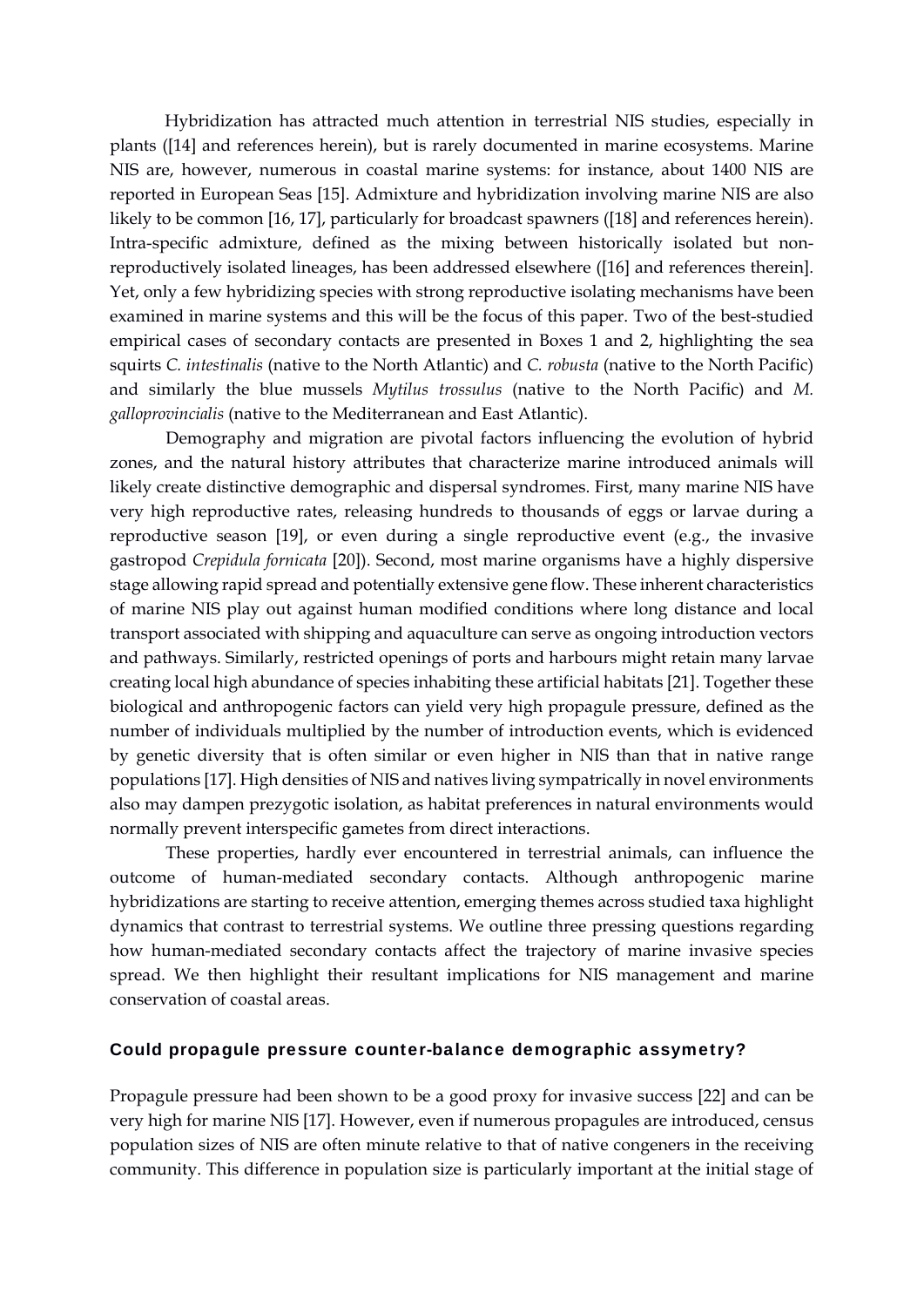introduction, leading to a demographic imbalance between non-native and native species and consequently affecting introgression when interbreeding occurs. If the NIS establishes itself and grows in abundance (or propagule pressure is sufficiently high), hybridization dynamics can subsequently reverse.

There are three reasons why introgression should mainly occur from the native into the NIS genome, especially during two introduction stages: i) the initial phase when the NIS is still in low abundance, and ii) the propagating phase before the NIS-native hybrid zone halts at an equilibrium point. First, a barrier to gene flow depends on population densities and should proceed from the dense into the sparse population [23]. Second, later along the invasion trajectory, introgression should travel from the established receding taxon into the propagating one, with hybrids being dominated by backcrosses toward the non-native parental genome in the invasion wavefront ([24] and references herein). This prediction is corroborated in mussels by the slight but detectable introgression of native *M. trossulus* alleles into the invading *M. galloprovincialis* genome (Box 2). Third, given that the native genome is already adapted to the local environment whereas the NIS genome is encountering a new environment, the NIS could use "ready-to-use" adaptive alleles from the native species (i.e. adaptive introgression).

However, a hybrid zone can subsequently stabilize at a dispersal or an environmental boundary. This trapping of hybrid zones is theoretically expected when the barrier is maintained by intrinsic and/or extrinsic selection against hybrids ([25] and references therein). Once the hybrid zone is trapped, hybridization will enter a new phase and the direction of introgression may then reverse. By this time, the invasive population is likely to have become larger and denser; movement will be interrupted and introgression should proceed from the fittest (NIS) into the less fit (inbred native) taxon. If some portions of the native genome contain large numbers of deleterious mutations, these portions should be replaced by the NIS counterpart [26] (in other words, genetic rescue proceeds [27]).

Genetic pollution is often feared in invasion biology [28]. However, if there is a semipermeable barrier between the native species and the NIS, hybrid zone theory predicts that deleterious alleles should be filtered out during the introgression process. Therefore, genetic pollution is a worry predominantly in a situation when the two interacting taxa are not isolated by strong reproductive isolation. For loosely isolated taxa, propagule pressure can induce a sufficient migration load (introgression of deleterious or locally maladapted alleles) into the native population, analogous to gene flow from hatchery reared to wild stocks, such as recorded for salmon [29]. In addition, when reproductive isolation is weak, the NIS genome hardly resists asymmetric introgression along the invasion front [24]. Indeed, genetic swamping (i.e., the admixture of the two genomes) is of concern in this situation. This is, for instance, possibly what is happening the Indo-Pacific sergeant major damselfish (*Abudefduf vaigiensis*) and its endemic congener, *A. abdominalis* in Hawaii [30]. Genetic swamping might also be the case between the two lineages of the green crab *Carcinus maenas* introduced in North East America, although their place along the population-species continuum is unclear [31]. For well-isolated species, the genetic effect of propagule pressure should mainly affect NIS populations. High propagule pressure would likely drive the genetic composition of the introduced population(s) back to the composition found in the native range, providing the spread of the invasion front is not too rapid and quickly halted by a dispersal boundary. This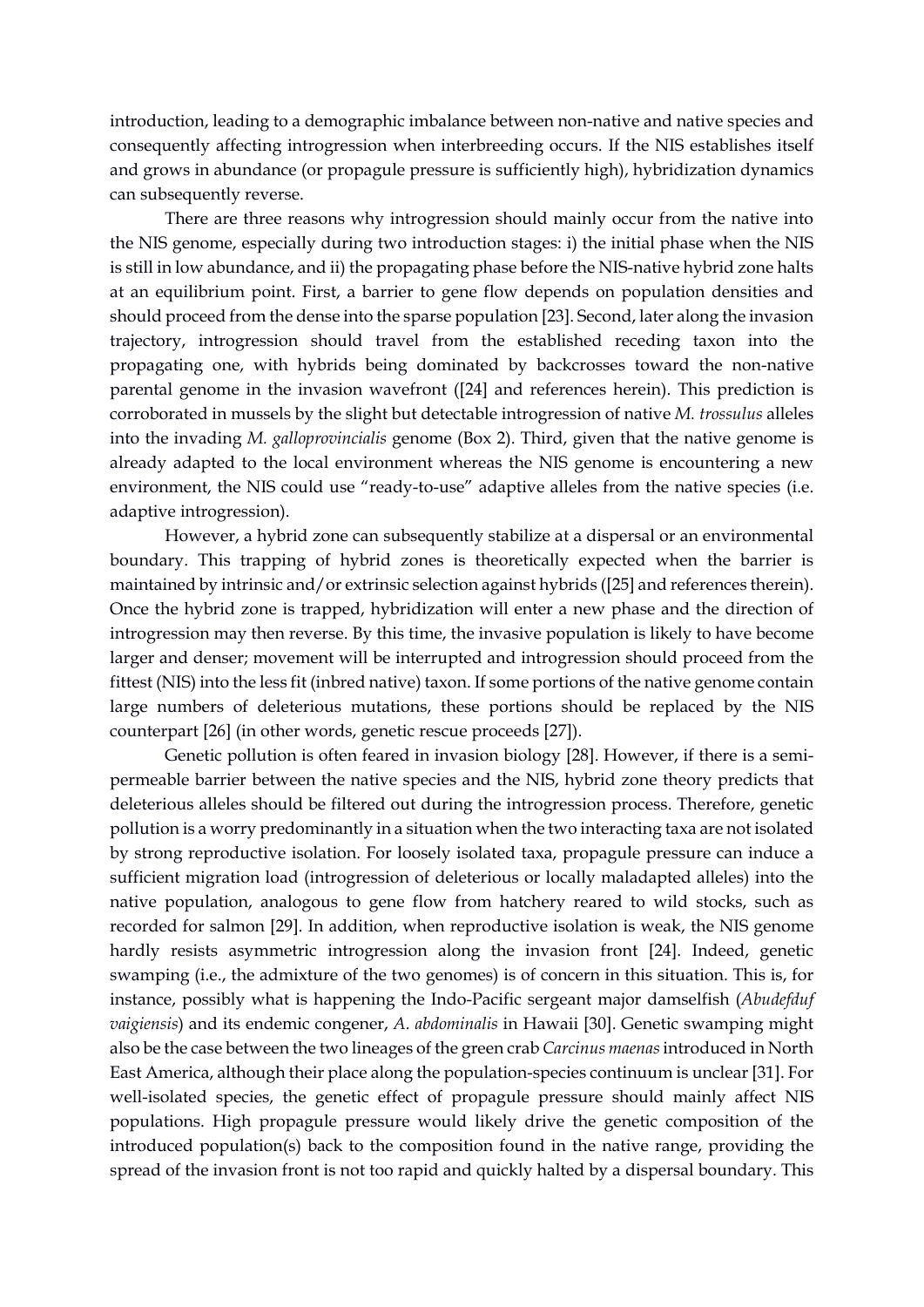could be the case in ports of the North East Atlantic colonized by admixed "dock mussels" (hybrids between the native blue mussel *Mytilus eduli*s and the introduced Mediterranean mussel *Mytilus galloprovincialis;* Box 2), which so far, have remained confined into ports [32] despite a likely continual influx of new propagules from shipping traffic.

#### Genetic Allee effect, our ally against NIS expansion?

The Allee effect, where population growth is slow or negative when population density is low (*demographic Allele effect*), is a cornerstone concept in invasion biology [33]. Therefore, successful introductions are expected to rely on high propagule pressure to push the population density of the founding population above the threshold for positive population growth ([22] and references herein). An Allee effect could also slow, or even halt, range expansion at the leading front when migration is low [34]. A reduced growth rate at the leading front also allows for maintaining high genetic diversity due to migration from the core population (pushed wave behavior, [35]). In an inspiring model, Mesgaran et al. [36] showed that hybridization allows NIS to escape the Allee effect, when mate-limited, by relying on the population dynamics of the native species (hybridization rescue). However, the demographic advantage of hybridizing with congeners in an already established population is expected to work only when reproductive isolation is weak.

The evolution of intrinsic barriers with bi-stable dynamics enhances reproductive isolation, which in turn creates a *genetic Allee effect* [37]. When at low density, NIS will fail to find conspecific partners and will produce unfit hybrids when mating with natives, such that the fitness of NIS is low for genetic reasons rather than for demographic reasons. As with the demographic Allee effect, a genetic Allee effect requires a sufficiently high propagule pressure in order to initiate a spreading wave (i.e., pushed wave dynamics of bi-stable variants, [38]). In [36], taxa can be considered as partially reproductively isolated when the compatibility parameter, β is below 1, then hybridization opposes colonization rather than facilitating it. Following initial successful introduction, for example in a place with few individuals of the native species, the subsequent spatial spread can easily and durably be halted by the first dispersal barrier or density trough encountered [39].

To date, there is no unified theory combining both demographic and genetic Allee effects to predict invasion success and spread. However, the available theory suggests that reproductively semi-isolated species should be efficiently confined when the hybrid zone, formed between the NIS and the native species stops moving and halts at the first dispersal barrier. We posit that this could be the case for dock mussels in ports [32] (Box 2), for the present contact between *M. galloprovincialis* and *M. trossulus* in California [40] (Box 2), and for the cyclic ephemeral breakthroughs of *Ciona robusta* within *C. intestinalis* populations in marinas of the English Channel [41, 42] (Box 1). A hybrid zone identified between two lineages of the marine snail *Stramonita haemastoma* in eastern Spain could also be explained by the trapping of an invading hybrid zone at the first dispersal barrier it encountered [43]. Often the status of non-native taxa is defined by geographical isolation rather than specific evidence of reproductive isolation. The observation of fast introgression and genetic swamping (as in the aforementioned Hawaiian sergeant major damselfishes [30] and green crab ecotypes [44]) would indicate that there is minimal reproductive isolation and thus admixture proceeds largely unimpeded for these species.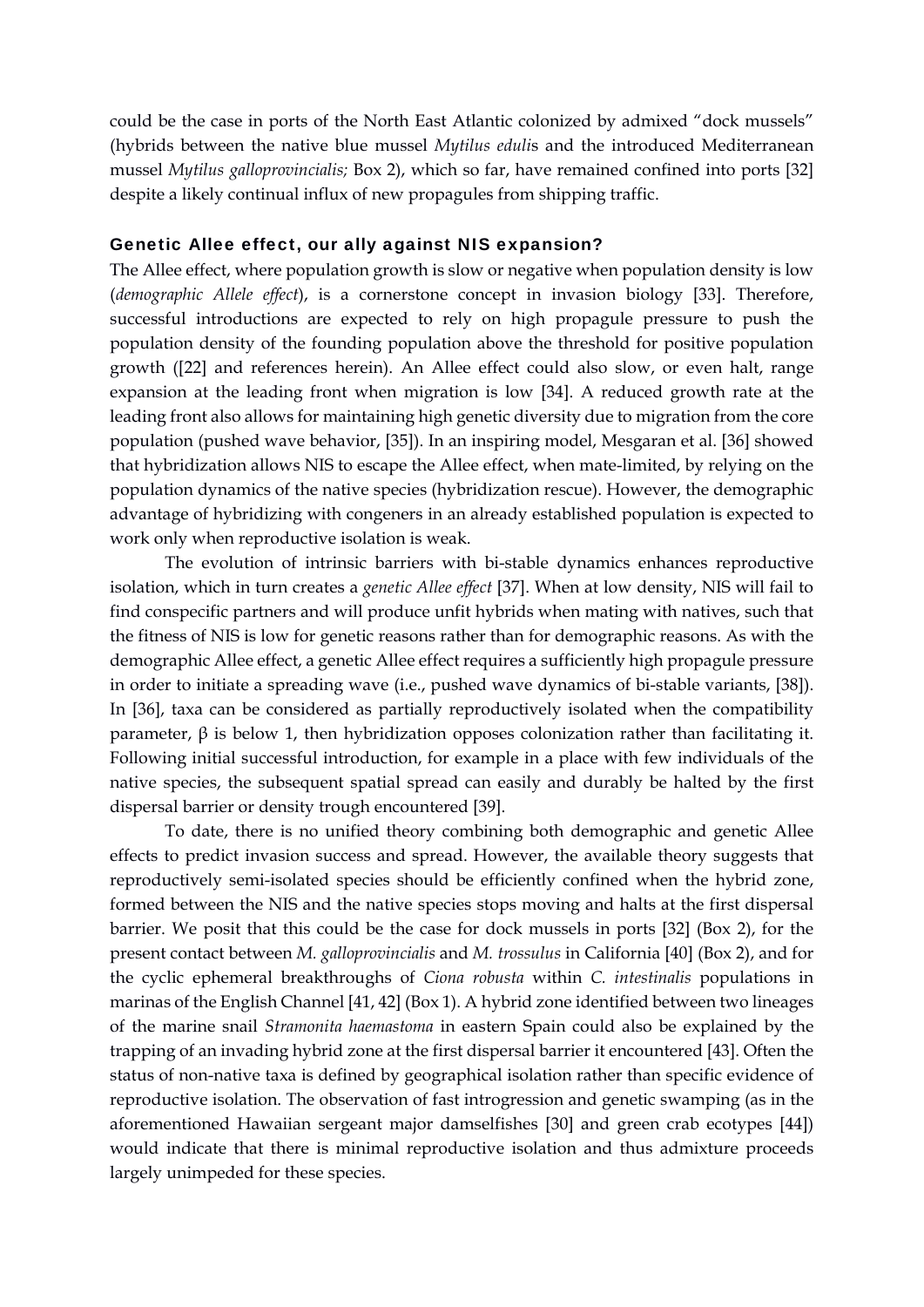#### What is the relative importance of pre- vs. postzygotic barriers?

A noteworthy aspect of marine introductions is that they frequently occur in artificial habitats, such as marinas, ports, and aquaculture facilities. The proliferation of built structures and artificial hard substrates (better known as "coastal hardening" or "ocean sprawl") substantially contributes to the establishment of marine sessile NIS [21]. Besides being pointsof-entry for NIS, these artificial habitats are not surrogates of natural rocky reefs: they are particular habitats hosting numerous NIS alongside native species. The consequences of these novel niches and species interactions deserve further scrutiny especially from an evolutionary perspective.

Because of their biotic (e.g., specific assemblages) and abiotic (e.g., substrates, pollutants) specificities, these artificial habitats will likely select for species pre-adapted to these particular human-made habitats [45], in contrast to natural habitats where native species have evolved in a specific ecological and environmental context. They are also likely to constitute more homogeneous environments at a global scale. Similarly, to terrestrial plants [14], we can thus hypothesize that extrinsic prezygotic barriers will play a less important role than postzygotic barriers in preventing hybridization between species in these human-made artificial habitats. In addition, the observation of introgression between broadcast spawners with very large molecular divergence (at least as evidenced by mtDNA *COI*) is consistent with few or weak intrinsic prezygotic barriers in externally fertilizing marine invertebrates [18], although this hypothesis has not yet been explicitly tested. Investigations of harbor populations of *Ciona* spp., for example, show that the native and non-native species live in closed syntopy, overlap in spawning and recruitment time [41], and F1's can be artificially created [46] suggesting minimal prezygotic isolation (Box 1).

Importantly, even if postzygotic barriers are particularly effective following secondarycontacts, this does not preclude extrinsic prezygotic barriers evolving such as via reinforcement following secondary contacts [47]. Ports and marinas are indeed heterogeneous habitats at small scales. For instance, floating pontoons differ from fixed substrate pillars or seawalls in their species assemblages and NIS contribution [48]. Subtle ecological niche differentiation might thus contribute to reinforce the isolation, via habitat preference, between native and non-native species. An important caveat to the hypothesis of reduced prezygotic isolation is that experimental crosses to gauge prezygotic isolation are rarely undertaken because they are difficult to execute. Even more infrequently is postzygotic isolation estimated from experimental crosses, given the challenges in rearing planktonic larvae to settlement and for more than one generation. More commonly, reproductive isolation is inferred from observed genotypic frequencies of field populations, where high frequency of F1 hybrids but low frequency of backcrosses may indicate Dobzhansky-Muller interactions expressed in the second generation of hybridization (typifying mussel hybrid zones: see [49] and Box 2).

In general, postzygotic barriers are expected to scale with species divergence [50], as illustrated by *Tigriopus* copepods [51] or *Strongylocentrotus* sea urchins [52]. In line with this expectation, reproductive isolation is substantial between *C. robusta* and *C. intestinalis* (Box 1) and similarly high between *M. galloprovincilis* and *M. trossulus* (divergence time of 3.5 MY, Box 2), whereas reproductive isolation is negligible for taxa with recent divergence times (e.g., *M. galloprovincialis* X *M. planulatus* [53]; damselfish in Hawaii [30]; green crabs [44]), and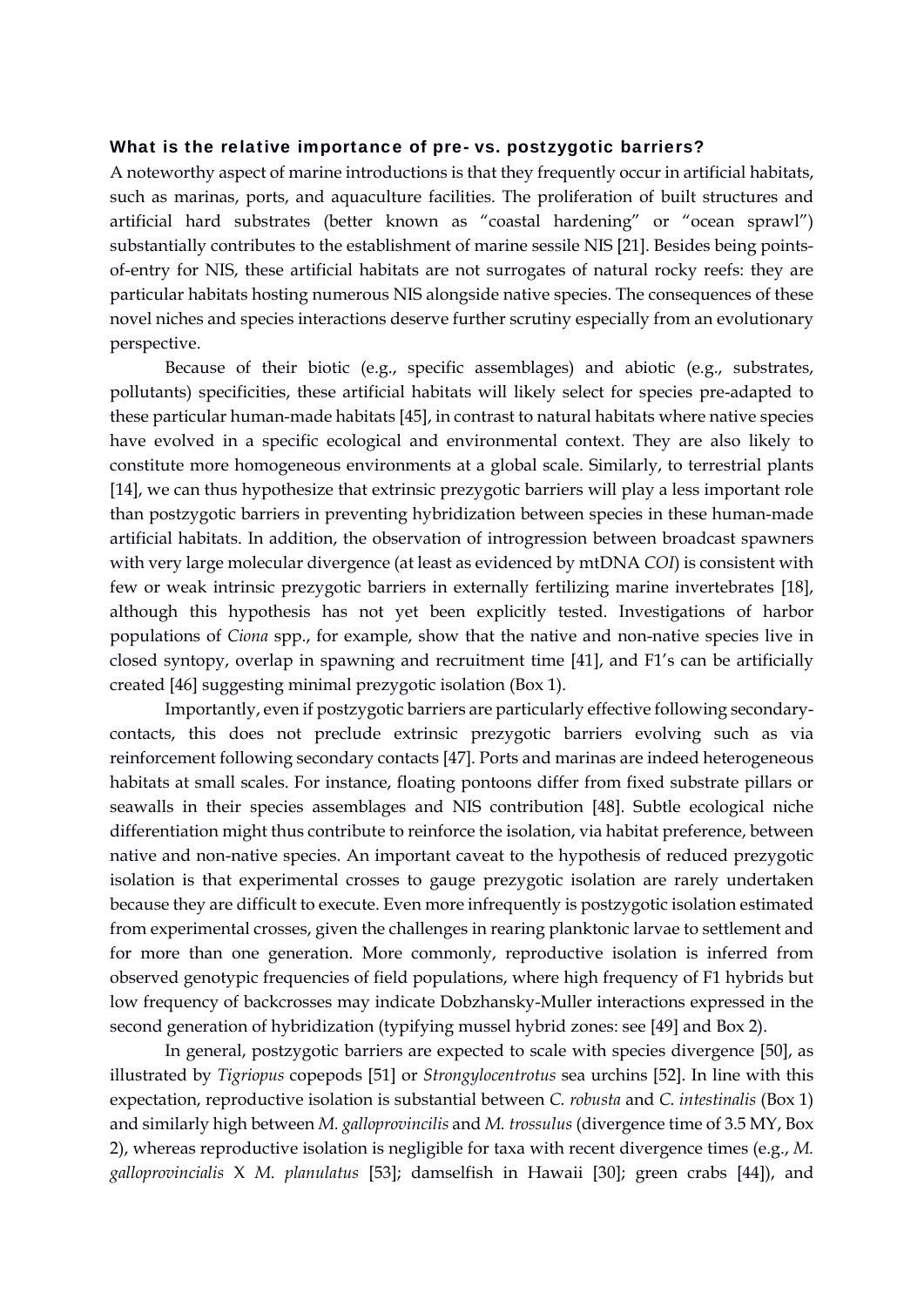intermediate between *M. galloprovincialis* and *M. edulis* with a mixture of heterosis and hybrid breakdown due to multigenic interactions [9] (divergence time of ~2.5 MY [38]). In the context of marine anthropogenic hybridization, the observations made in *Ciona* spp. suggest that prezygotic isolation may be less important in shaping evolutionary and ecological outcomes than postzygotic isolation.

#### Marine invasive species policies will benefit from speciation studies

Speciation is a gradual process during which barriers to gene exchanges are accumulating. However, as pointed out in the Introductory paper of this issue [54], speciation does not necessarily follow a linear progression. Sudden change may arise. One of the most effective barriers to genetic exchanges, namely spatial barriers, are disappearing instantaneously with human-mediated secondary contacts. It is thus not surprising that "*genetic pollution"*, "*hybrid swarm"*, "*extinction by hybridization"* are phrases commonly encountered in the biological invasion literature. Marine anthropogenic hybridizations are no exception. And yet, so far, NIS have largely been overlooked in conservation planning for Marine Protected Areas [55].

Evolutionary studies can provide valuable insights regarding the future outcomes of anthropogenic hybridization. They have for instance documented that anthropogenic hybridizations influence the fate of both native and non-native species. NIS can threaten native species when hybridization occurs between two congeners, such as shown in the native greyducks in New-Zealand following the introduction of the mallard duck (e.g., [56]). Anthropogenic hybridizations can lead to the emergence of novel invasive species, as illustrated by the notorious allopolyploid cordgrass *Spartina anglica* [57]. Between compatible taxa, hybridization can also facilitate invasion by reducing mate limitation and overcoming demographic Allee effects, as suggested in *Cakile* plant invaders [36]. However, focusing here on marine systems, we also have shown that hybridization may dampen NIS spread, through the establishment of hybrid zones and genetic Allee effects. This is particularly true for species that have developed strong, yet incomplete, reproductive isolation mechanisms. Determining the speciation stage and strength of the isolating barriers between NIS and native species may indicate whether hybridization can oppose invasion, and thus contribute to estimating invasion risks.

Controlling propagule pressure might also be an effective strategy for limiting the spread of NIS genotypes and alleles, even if introductions have already occurred. Reducing NIS propagule pressure, through effective control of introduction pathways and vectors including ballast water or aquaculture trade, will increase the asymmetry in hybridization success, so that if "genetic pollution" should occur, it would be mostly directed towards the invader. Reducing propagule pressure might be particularly important when the native congeners are endangered or rare, hence when the demographic imbalance between native and non-native species is low. Many marine introductions are reported in anthropogenic habitats, a situation best explained by these structures being hubs of connectivity enduring high propagule pressure along with some kind of pre-adaptation to similar habitats globally distributed across oceans. In this context, NIS and natives might have non overlapping ecological niches in their natural (native) home ranges, but this could be altered completely in artificial habitats. Using ecological niche modelling based on observation in natural habitats in the native range may thus be misleading for inferring future distributions of NIS and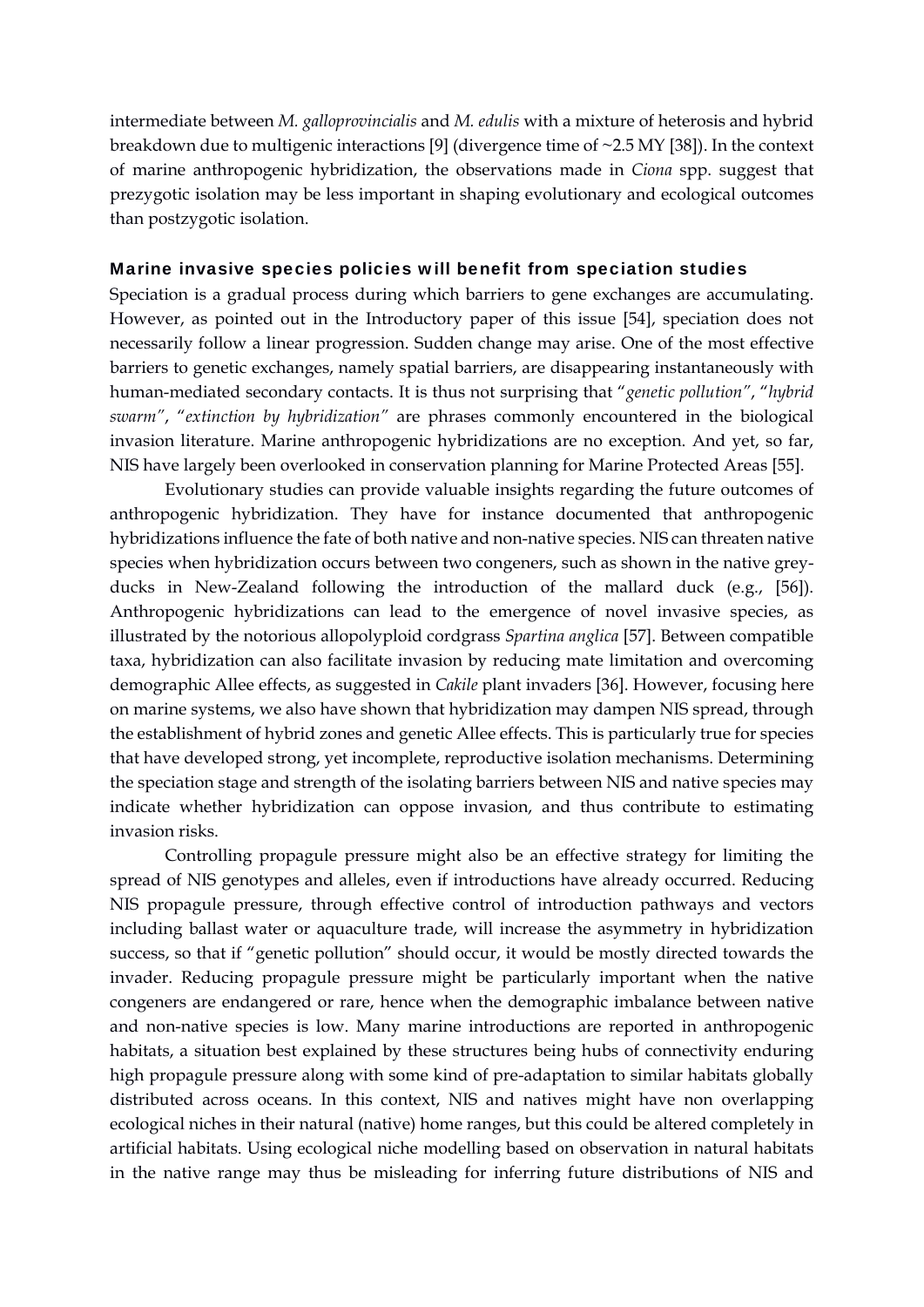associated prezygotic isolation in no analogue microenvironments. It is however noteworthy that for species at late speciation stage, reinforcement processes through prezygotic mechanisms could potentially evolve in the introduced range. Altogether, any mechanisms aimed at reducing NIS density, containing NIS in anthropogenic habitats, and minimizing their escape, should be particularly beneficial for controlling their expansion.

Mirroring issues related to protection of endangered species [58], considering hybridization in the context of biological invasions may also spark difficult debates, such as how to categorize anthropogenic vs. natural hybridization. This latter debate is particularly acute in a context of on-going climate change, another category of human-driven range expansion [59], which may lead to extinction though hybridization (although not yet documented [60]). The population-species continuum, a cornerstone of speciation theories, and an outcome of recent genomic studies [50], also creates conundrums for conservation objectives [61]: should we focus on protecting genes or phenotypes or fuzzily defined species? Similar questions are raised with invasive species management, as illustrated by recent studies of the invasive green crab *Carcinus maenas*. Two lineages, geographically separated in the native range and both introduced in North East America, were shown to be genome-wide divergent and to hybridize [44]. Introgression occurred in a few locations, suggesting some reproductive isolation mechanisms at play between so-called "ecotypes" [44], which may differ by their ecology (e.g., winter sea water temperature preferences), therefore questioning that they will spread more or less [44, 62]. An opposite case is illustrated by the cupped oysters *Crassostrea gigas* and *C. angulata,* both introduced in Europe, which showed little genome-wide divergence [63]. These case studies, and those cited in the preceding sections, showcases how pairs of native vs. non-native marine species are spread along the population-species continuum. Because the outcomes of these secondary contacts depend on the speciation stage, evolutionary studies investigating reproductive isolation mechanisms can provide valuable information regarding the future outcomes of anthropogenic hybridization involving marine NIS.

Natural hybridization is not well understood and anthropogenic hybridization is a new area of research. It offers replications of recent contacts that may provide fruitful information on the hybridization process. To date we can foresee hybridization as probably being as much a problem as a solution to invasion [13]. It is legitimate to fear the negative effects of "genetic pollution", but this concern should be balanced by the positive effects of "genetic rescue" [27]. In a rapidly changing world, targeting evolutionary processes including speciation in conservation planning seems a worthwhile approach [61, 64]. Hybridization is an evolutionary process with important consequences for genetic and phenotypic diversity. Anthropogenic hybridization does not necessarily cause negative outcomes and may be important in some situations for halting invasive species spread. We should neither favor nor fear it.

### Acknowledgments

The authors are thankful to their present and former PhD students especially Sarah Bouchemousse, Christelle Fraisse, Marine Malfant, Iva Popovic, Alexis Simon for their hard work on *Mytilus* and *Ciona* species that largely contributed to the opinions presented in this paper. These ideas also arose from the ANR HySea project (No. ANR-12-BSV7-0011).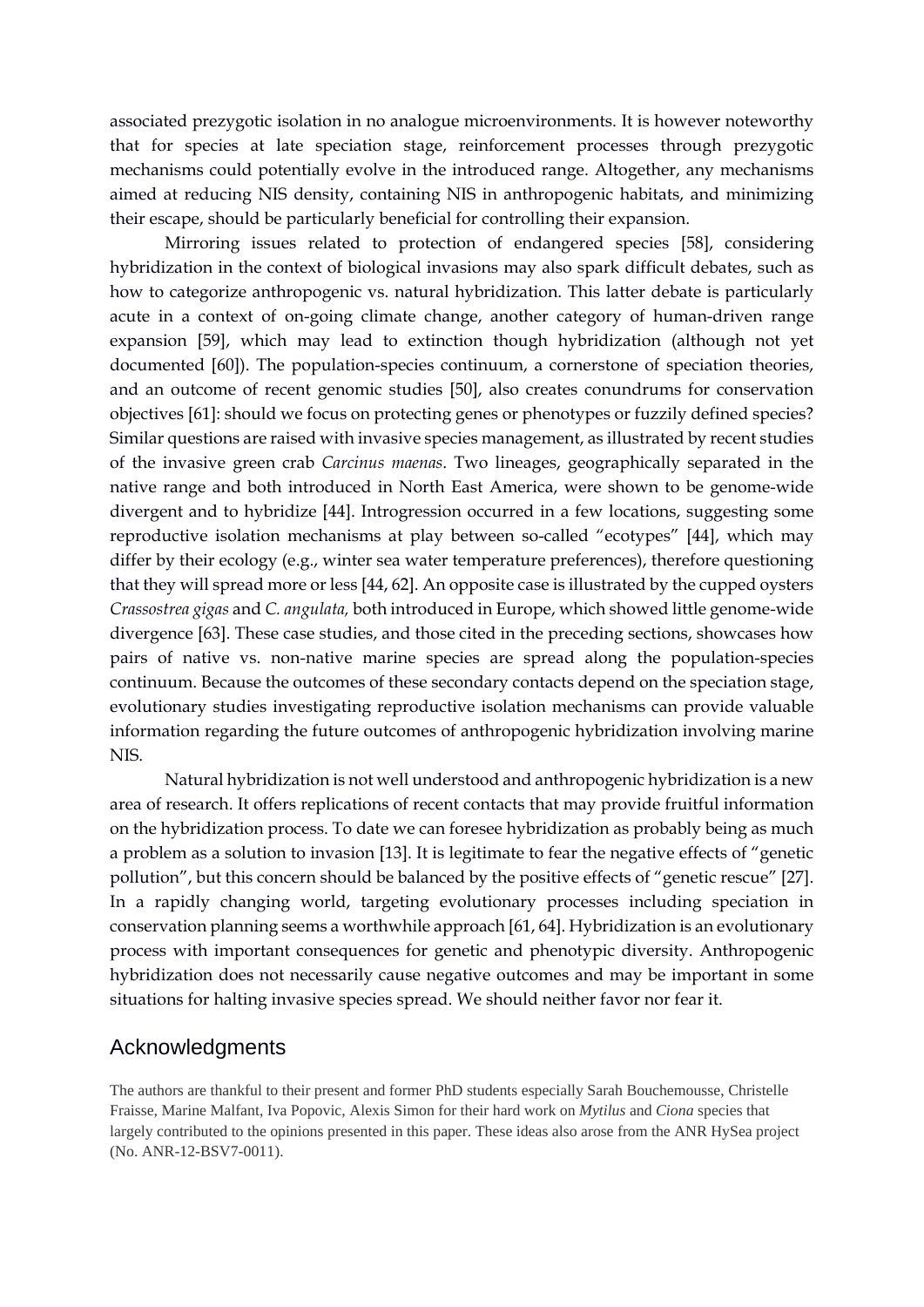# References

[1] Sardain, A., Sardain, E. & Leung, B. 2019 Global forecasts of shipping traffic and biological invasions to 2050. *Nat Sustain* **2**, 274-282. (DOI:10.1038/s41893-019-0245-y).

[2] Capinha, C., Essl, F., Seebens, H., Moser, D. & Pereira, H. M. 2015 The dispersal of alien species redefines biogeography in the Anthropocene. *Science* **348**, 1248-1251. (DOI:10.1126/science.aaa8913).

[3] Harrison, R. G. & Larson, E. L. 2014 Hybridization, introgression, and the nature of species boundaries. *J Hered* **105**, 795-809. (DOI:10.1093/jhered/esu033).

[4] Largiadèr, C. R. 2008 Hybridization and introgression between native and alien species. In *Biol Invasions* (pp. 275-292), Springer.

[5] McFarlane, S. E. & Pemberton, J. M. 2019 Detecting the true extent of introgression during anthropogenic hybridization. *Trends Ecol Evol*. **34**, 315-326 (DOI:10.1016/j.tree.2018.12.013). [6] Grabenstein, K. C. & Taylor, S. A. 2018 Breaking barriers: Causes, consequences, and

experimental utility of human-mediated hybridization. *Trends Ecol Evol* **33**, 198-212. (DOI:https://doi.org/10.1016/j.tree.2017.12.008).

[7] O'Dea, A., Lessios, H. A., Coates, A. G., Eytan, R. I., Restrepo-Moreno, S. A., Cione, A. L., Collins, L. S., de Queiroz, A., Farris, D. W., Norris, R. D., et al. 2016 Formation of the Isthmus of Panama. *Sci Adv* **2**, e1600883. (DOI:10.1126/sciadv.1600883).

[8] Hewitt, G. M. 1988 Hybrid zones-Natural laboratories for evolutionary studies. *Trends Ecol Evol* **3**, 158-167.

[9] Simon, A., Fraïsse, C., El Ayari, T., Liautard-Haag, C., Strelkov, P., Welch, J. J. & Bierne, N. 2019 Local introgression at two spatial scales in mosaic hybrid zones of mussels. *bioRxiv*, 818559. (DOI:10.1101/818559).

[10] Abbott, R., Albach, D., Ansell, S., Arntzen, J. W., Baird, S. J. E., Bierne, N., Boughman, J., Brelsford, A., Buerkle, C. A., Buggs, R., et al. 2013 Hybridization and speciation. *J Evol Biol* **26**, 229- 246. (DOI:10.1111/j.1420-9101.2012.02599.x).

[11] Ellstrand, N. 2000 Hybridization as a stimulus for the evolution of invasiveness in plants. *Proc Natl Acad Sci USA* **97**, 7043-7050.

[12] Bohling, J. H. 2016 Strategies to address the conservation threats posed by hybridization and genetic introgression. *Biol Conserv* **203**, 321-327. (DOI:10.1016/j.biocon.2016.10.011).

[13] Brennan, A. C., Woodward, G., Seehausen, O., Muñoz-Fuentes, V., Moritz, C., Guelmami, A., Abbott, R. J. & Edelaar, P. 2014 Hybridization due to changing species distributions: adding problems or solutions to conservation of biodiversity during global change? *Evol Ecol Res* **16**, 475-491.

[14] Vallejo-Marín, M. & Hiscock, S. J. 2016 Hybridization and hybrid speciation under global change. *New Phytol* **211**, 1170-1187. (DOI:10.1111/nph.14004).

[15] Nunes, A. L., Katsanevakis, S., Zenetos, A. & Cardoso, A. C. 2014 Gateways to alien invasions in the European seas. *Aquat Invasions* **9**, 133-144. (DOI:10.3391/ai.2014.9.2.02).

[16] Rius, M. & Darling, J. A. 2014 How important is intraspecific genetic admixture to the success of colonising populations? *Trends Ecol Evol* **29**, 233-242. (DOI:10.1016/j.tree.2014.02.003).

[17] Viard, F., David, P. & Darling, J. 2016 Marine invasions enter the genomic era: Three lessons from the past, and the way forward. *Curr Zool* **62**, 629-642. (DOI:10.1093/cz/zow053).

[18] Nydam, M. L. & Harrison, R. G. 2011 Introgression despite substantial divergence in a broadcast spawning marine invertebrate. *Evolution* **65**, 429-442. (DOI:10.1111/j.1558-5646.2010.01153.x). [19] Thorson, G. 1950 Reproductive and larval ecology of marine bottom invertebrates. *Biol Rev* **25**, 1- 45.

[20] Broquet, T., Barranger, A., Billard, E., Bestin, A., Berger, R., Honnaert, G. & Viard, F. 2015 The size advantage model of sex allocation in the protandrous sex-changer *Crepidula fornicata*: role of the mating system, sperm storage, and male mobility. *Am Nat* **186**, 404-420. (DOI:10.1086/682361).

[21] Bishop, M. J., Mayer-Pinto, M., Airoldi, L., Firth, L. B., Morris, R. L., Loke, L. H. L., Hawkins, S. J., Naylor, L. A., Coleman, R. A., Chee, S. Y., et al. 2017 Effects of ocean sprawl on ecological connectivity: impacts and solutions. *J Exp Mar Biol Ecol.* **492**, 7-30.

(DOI:https://doi.org/10.1016/j.jembe.2017.01.021).

[22] Cassey, P., Delean, S., Lockwood, J. L., Sadowski, J. & Blackburn, T. M. 2018 Dissecting the null model for biological invasions: A meta-analysis of the propagule pressure effect. *PloS Biol* **16**, e2005987. (DOI:10.1371/journal.pbio.2005987).

[23] Barton, N. H. 1986 The effects of linkage and density-dependent regulation on gene flow. *Heredity* **57**, 415.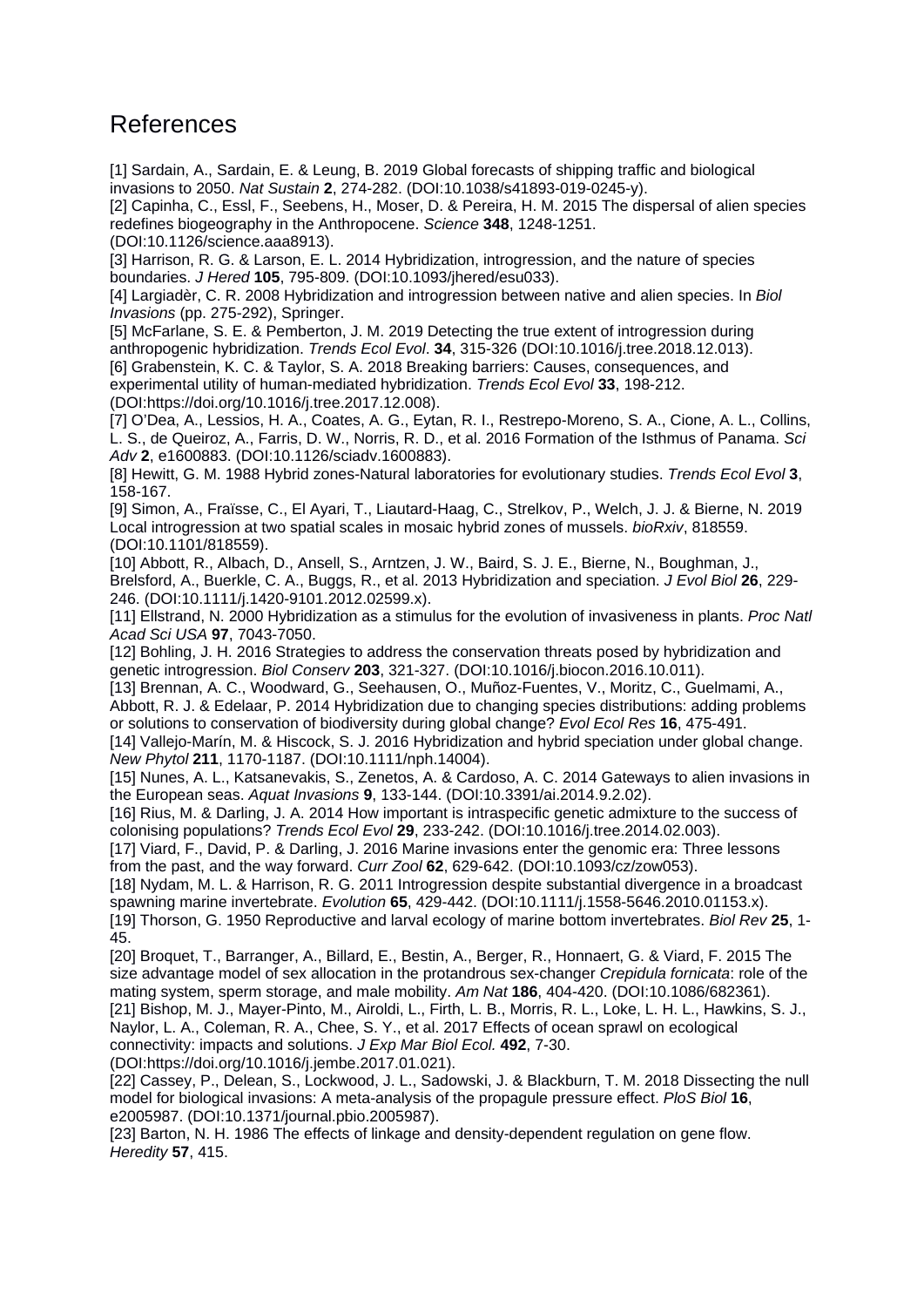[24] Currat, M., Ruedi, M., Petit, R. J., Excoffier, L. & Wolf, J. 2008 The hidden side of invasions: massive introgression by local genes. *Evolution* **62**, 1908-1920. (DOI:10.1111/j.1558- 5646.2008.00413.x).

[25] Bierne, N., Welch, J., Loire, E., Bonhomme, F. & David, P. 2011 The coupling hypothesis: why genome scans may fail to map local adaptation genes. *Mol Ecol* **20**, 2044-2072. (DOI:10.1111/j.1365- 294X.2011.05080.x).

[26] Kim, B. Y., Huber, C. D. & Lohmueller, K. E. 2018 Deleterious variation shapes the genomic landscape of introgression. *Plos Genet* **14**, e1007741.

[27] Harris, K., Zhang, Y. & Nielsen, R. 2019 Genetic rescue and the maintenance of native ancestry. *Conserv Genet* **20**, 59-64.

[28] Rhymer, J. M. & Simberloff, D. 1996 Extinction by hybridization and introgression. *Annu Rev Ecol Syst* **27**, 83-109.

[29] Araki, H., Cooper, B. & Blouin, M. S. 2009 Carry-over effect of captive breeding reduces reproductive fitness of wild-born descendants in the wild. *Biol Letters* **5**, 621-624.

[30] Coleman, R. R., Gaither, M. R., Kimokeo, B., Stanton, F. G., Bowen, B. W. & Toonen, R. J. 2014 Large-scale introduction of the Indo-Pacific damselfish *Abudefduf vaigiensis* into Hawai'i promotes genetic swamping of the endemic congener *A. abdominalis*. *Mol Ecol* **23**, 5552-5565. (DOI:10.1111/mec.12952).

[31] Lehnert, S. J., DiBacco, C., Jeffery, N. W., Blakeslee, A. M. H., Isaksson, J., Roman, J., Wringe, B. F., Stanley, R. R. E., Matheson, K., McKenzie, C. H., et al. 2018 Temporal dynamics of genetic clines of invasive European green crab (*Carcinus maenas*) in eastern North America. *Evol Appl* **11**, 1656-1670. (DOI:10.1111/eva.12657).

[32] Simon, A., Arbiol, C., Nielsen, E. E., Couteau, J., Sussarellu, R., Burgeot, T., Bernard, I., Coolen, J. W. P., Lamy, J.-B., Robert, S., et al. Replicated anthropogenic hybridisations reveal parallel patterns of admixture in marine mussels. *Evol Appl* **n/a**. (DOI:10.1111/eva.12879).

[33] Taylor, H. R., Dussex, N. & van Heezik, Y. 2017 Bridging the conservation genetics gap by identifying barriers to implementation for conservation practitioners. *Glob Ecol Conserv* **10**, 231-242. (DOI:https://doi.org/10.1016/j.gecco.2017.04.001).

[34] Keitt, T. H., Lewis, M. A. & Holt, R. D. 2001 Allee effects, invasion pinning, and species' borders. *Am Nat* **157**, 203–216.

[35] Roques, L., Garnier, J., Hamel, F. & Klein, E. K. 2012 Allee effect promotes diversity in traveling waves of colonization. *Proc Natl Acad Sci USA* **109**, 8828-8833.

[36] Mesgaran, M. B., Lewis, M. A., Ades, P. K., Donohue, K., Ohadi, S., Li, C. & Cousens, R. D. 2016 Hybridization can facilitate species invasions, even without enhancing local adaptation. *Proc Natl Acad Sci USA* **113**, 10210-10214. (DOI:10.1073/pnas.1605626113).

[37] Barton, N. H. & Turelli, M. 2011 Spatial waves of advance with bistable dynamics: cytoplasmic and genetic analogues of Allee effects. *Am Nat* **178**, E48-E75. (DOI:10.1086/661246).

[38] Roux, C., Fraisse, C., Castric, V., Vekemans, X., Pogson, G. H. & Bierne, N. 2014 Can we continue to neglect genomic variation in introgression rates when inferring the history of speciation? A case study in a *Mytilus* hybrid zone. *J Evol Biol* **27**, 1662-1675. (DOI:10.1111/jeb.12425).

[39] Barton, N. H. 1979 The dynamics of hybrid zones. *Heredity* **43**, 341-359.

(DOI:10.1038/hdy.1979.87).

[40] Saarman, N. P. & Pogson, G. H. 2015 Introgression between invasive and native blue mussels (genus *Mytilus*) in the central California hybrid zone. *Mol Ecol* **24**, 4723-4738. (DOI:10.1111/mec.13340).

[41] Bouchemousse, S., Lévêque, L., Dubois, G. & Viard, F. 2016 Co-occurrence and reproductive synchrony do not ensure hybridization between an alien tunicate and its interfertile native congener. *Evol Ecol* **30**, 69-87. (DOI:10.1007/s10682-015-9788-1 ).

[42] Bouchemousse, S., Liautard-Haag, C., Bierne, N. & Viard, F. 2016 Distinguishing contemporary hybridization from past introgression with postgenomic ancestry-informative SNPs in strongly differentiated *Ciona* species. *Mol Ecol* **25**, 5527-5542. (DOI:10.1111/mec.13854).

[43] El Ayari, T., Menif, N. T. E., Saavedra, C., Cordero, D., Viard, F. & Bierne, N. 2017 Unexpected mosaic distribution of two hybridizing sibling lineages in the teleplanically dispersing snail *Stramonita haemastoma* suggests unusual postglacial redistribution or cryptic invasion. *Ecol Evol* **7**, 9016-9026. (DOI:10.1002/ece3.3418).

[44] Jeffery, N. W., DiBacco, C., Wringe, B. F., Stanley, R. R. E., Hamilton, L. C., Ravindran, P. N. & Bradbury, I. R. 2017 Genomic evidence of hybridization between two independent invasions of European green crab (*Carcinus maenas*) in the Northwest Atlantic. *Heredity* **119**, 154-165. (DOI:10.1038/hdy.2017.22).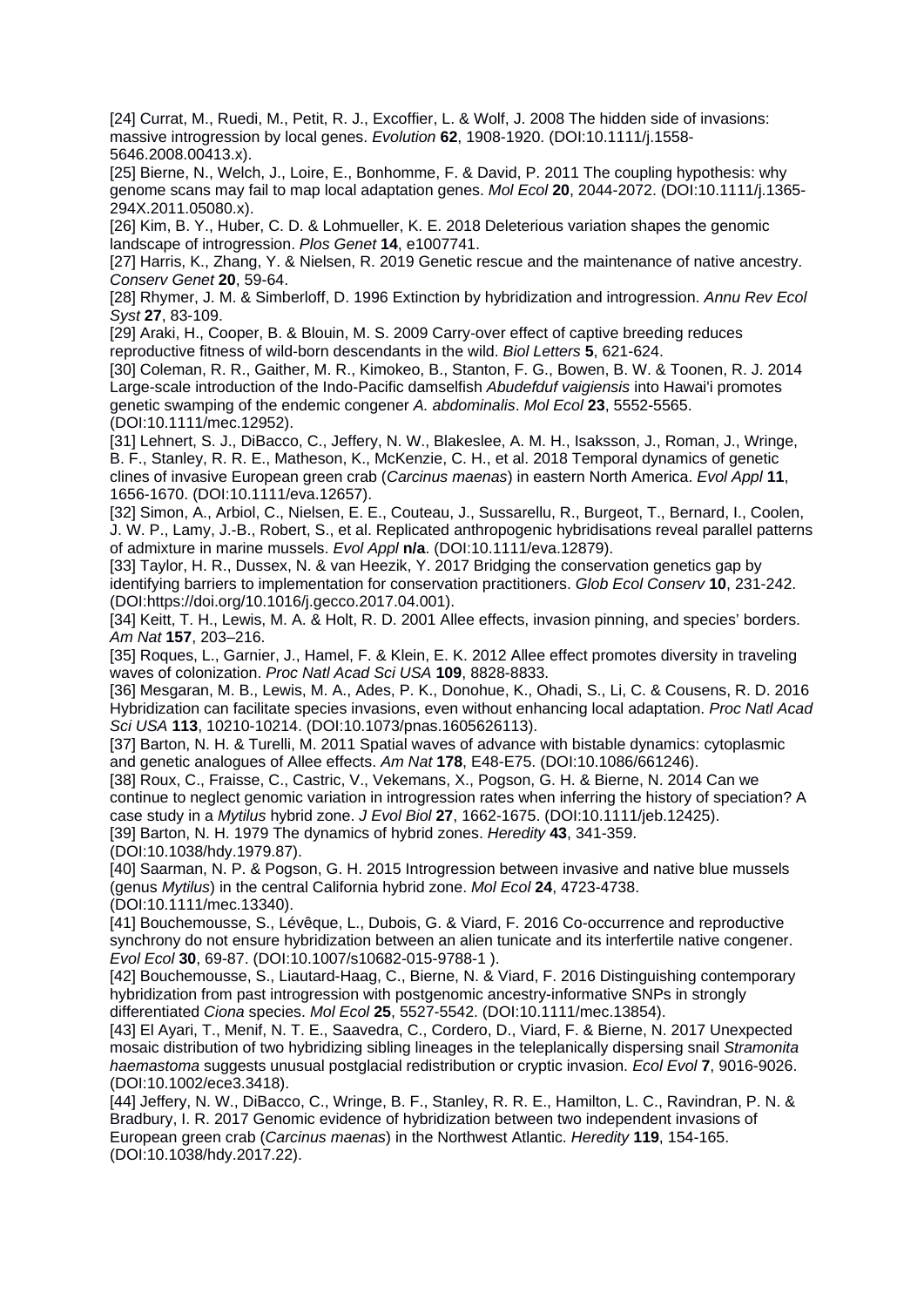[45] Hufbauer, R. A., Facon, B., Ravigné, V., Turgeon, J., Foucaud, J., Lee, C. E., Rey, O. & Estoup, A. 2012 Anthropogenically induced adaptation to invade (AIAI): contemporary adaptation to humanaltered habitats within the native range can promote invasions. *Evol Appl* **5**, 89-101. (DOI:10.1111/j.1752-4571.2011.00211.x).

[46] Malfant, M., Coudret, J., Le Merdy, R. & Viard, F. 2017 Effects of temperature and salinity on juveniles of two ascidians, one native and one invasive, and their hybrids. *J Exp Mar Biol Ecol.* **497**, 180-187. (DOI:https://doi.org/10.1016/j.jembe.2017.09.019).

[47] Butlin, R. K. & Smadja, C. M. 2018 Coupling, reinforcement, and speciation. *Am Nat* **191**, 155- 172. (DOI:10.1086/695136).

[48] Leclerc, J.-C., Viard, F., González Sepúlveda, E., Díaz, C., Neira Hinojosa, J., Pérez Araneda, K., Silva, F. & Brante, A. 2020 Habitat type drives the distribution of non-indigenous species in fouling communities regardless of associated maritime traffic. *Divers Distrib* **26**, 62-75. (DOI:10.1111/ddi.12997).

[49] Simon, A., Bierne, N. & Welch, J. J. 2018 Coadapted genomes and selection on hybrids: Fisher's geometric model explains a variety of empirical patterns. *Evolution Letters* **2**, 472-498. (DOI:10.1002/evl3.66).

[50] Roux, C., Fraïsse, C., Romiguier, J., Anciaux, Y., Galtier, N. & Bierne, N. 2016 Shedding light on the grey zone of speciation along a continuum of genomic divergence. *PloS Biol* **14**, e2000234. (DOI:10.1371/journal.pbio.2000234).

[51] Edmands, S. 1999 Heterosis and outbreeding depression in interpopulation crosses spanning a wide range of divergence. *Evolution* **53**, 1757-1768.

[52] Addison, J. A. & Pogson, G. H. 2009 Multiple gene genealogies reveal asymmetrical hybridization and introgression among strongylocentrotid sea urchins. *Mol Ecol* **18**, 1239-1251. (DOI:10.1111/j.1365-294X.2009.04094.x).

[53] Popovic, I., Matias, A. M. A., Bierne, N. & Riginos, C. Twin introductions by independent invader mussel lineages are both associated with recent admixture with a native congener in Australia. *Evol Appl* **n/a**. (DOI:10.1111/eva.12857).

[54] Kulmuni, J., Butlin, R. K., Lucek, K., Savolainen, V. & Westram, A. Towards the completion of speciation: the evolution of further reproductive isolation once the first barriers are in place. *Philos T R Soc B*. **n/a**

[55] Giakoumi, S., Guilhaumon, F., Kark, S., Terlizzi, A., Claudet, J., Felline, S., Cerrano, C., Coll, M., Danovaro, R., Fraschetti, S., et al. 2016 Space invaders; biological invasions in marine conservation planning. *Divers Distrib* **22**, 1220-1231. (DOI:10.1111/ddi.12491).

[56] Quilodrán, C. S., Austerlitz, F., Currat, M. & Montoya-Burgos, J. I. 2018 Cryptic biological invasions: a general model of hybridization. *Sci Rep-UK* **8**, 2414.

[57] Ainouche, M. L., Fornute, M. P., Salmon, A., Parisod, C., Grandbastien, M.-A., Fukunaga, K., Ricou, M. & Misset, M.-T. 2009 Hybridization, polyploidy and invasion: lessons from *Spartina* (Poaceae). *Biol Inv* **11**, 1159-1173.

[58] Wayne, R. K. & Shaffer, H. B. 2016 Hybridization and endangered species protection in the molecular era. *Mol Ecol* **25**, 2680-2689. (DOI:10.1111/mec.13642).

[59] Essl, F., Dullinger, S., Genovesi, P., Hulme, P. E., Jeschke, J. M., Katsanevakis, S., Kühn, I., Lenzner, B., Pauchard, A. & Pyšek, P. 2019 A conceptual framework for range-expanding species that track human-induced environmental change. *BioScience* **69**, 908-919.

[60] Todesco, M., Pascual, M. A., Owens, G. L., Ostevik, K. L., Moyers, B. T., Hubner, S., Heredia, S. M., Hahn, M. A., Caseys, C., Bock, D. G., et al. 2016 Hybridization and extinction. *Evol Appl* **9**, 892- 908. (DOI:10.1111/eva.12367).

[61] Coates, D. J., Byrne, M. & Moritz, C. 2018 Genetic diversity and conservation units: dealing with the species-population continuum in the age of genomics. *Front Ecol Evol* **6**. (DOI:10.3389/fevo.2018.00165).

[62] Jeffery, N. W., Bradbury, I. R., Stanley, R. R. E., Wringe, B. F., Van Wyngaarden, M., Lowen, J. B., McKenzie, C. H., Matheson, K., Sargent, P. S. & DiBacco, C. 2018 Genomewide evidence of environmentally mediated secondary contact of European green crab (*Carcinus maenas*) lineages in eastern North America. *Evol Appl* **11**, 869-882. (DOI:10.1111/eva.12601).

[63] Gagnaire, P.-A., Lamy, J.-B., Cornette, F., Heurtebise, S., Dégremont, L., Flahauw, E., Boudry, P., Bierne, N. & Lapègue, S. 2018 Analysis of genome-wide differentiation between native and introduced populations of the cupped oysters *Crassostrea gigas* and *Crassostrea angulata*. *Genome Biol Evol* **10**, 2518-2534. (DOI:10.1093/gbe/evy194).

[64] Pressey, R. L., Cabeza, M., Watts, M. E., Cowling, R. M. & Wilson, K. A. 2007 Conservation planning in a changing world. *Trends Ecol Evol* **22**, 583-592. (DOI:10.1016/j.tree.2007.10.001).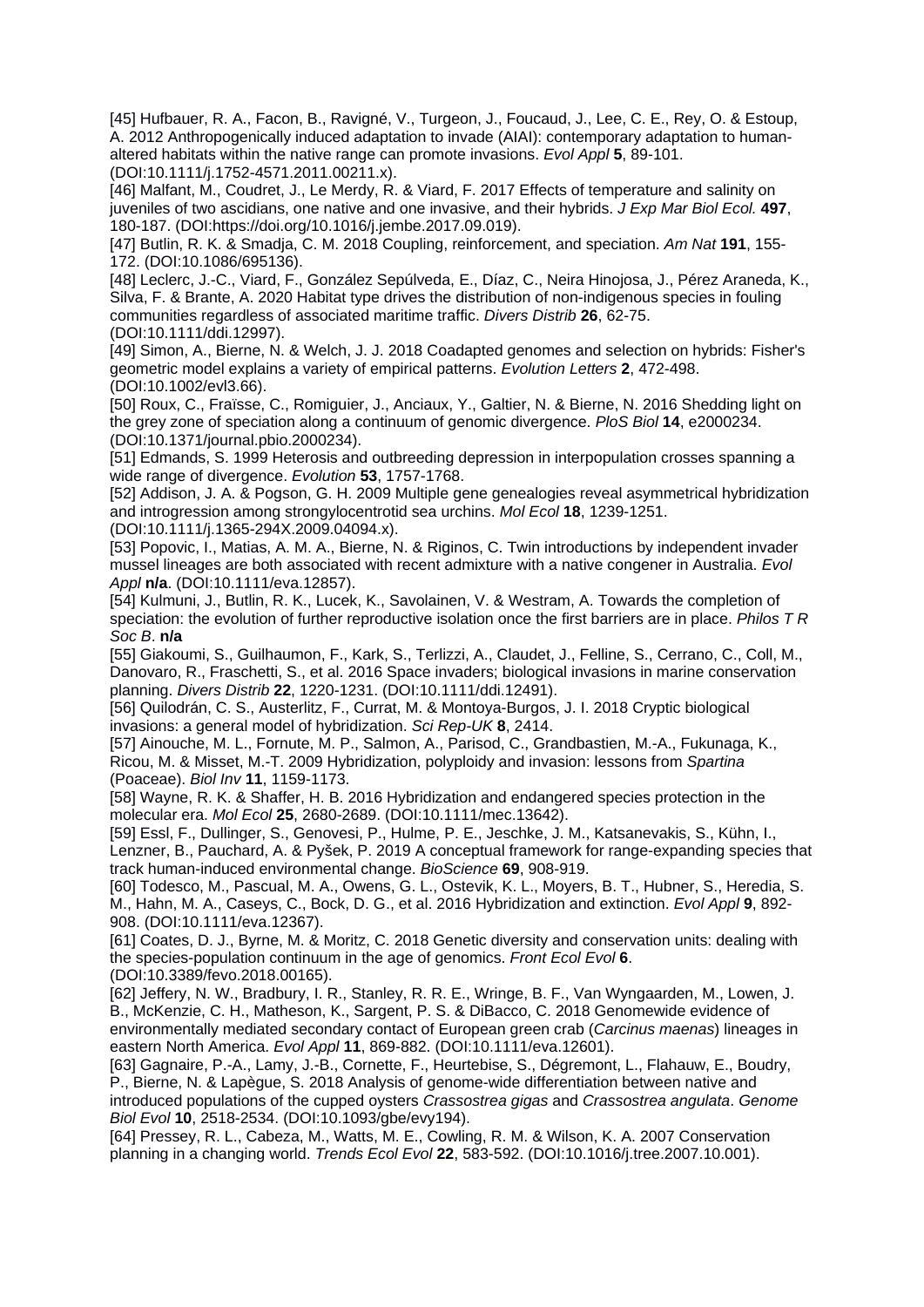[65] Gissi, C., Hastings, K. E. M., Gasparini, F., Stach, T., Pennati, R. & Manni, L. 2017 An unprecedented taxonomic revision of a model organism: the paradigmatic case of *Ciona robusta* and *Ciona intestinalis*. *Zool Scr*, **46**, 521-522. (DOI:10.1111/zsc.12233).

[66] Bouchemousse, S., Bishop, J. & Viard, F. 2016 Contrasting global genetic patterns in two biologically similar, widespread and invasive *Ciona* species (Tunicata, Ascidiacea). *Sci Rep-UK* **6**, 24875. (DOI:10.1038/srep24875).

[67] Roux, C., Tsagkogeorga, G., Bierne, N. & Galtier, N. 2013 Crossing the species barrier: genomic hotspots of introgression between two highly divergent *Ciona intestinalis* species. *Mol Biol Evol* **30**, 1574-1587. (DOI:10.1093/molbev/mst066).

[68] Malfant, M., Darras, S. & Viard, F. 2018 Coupling molecular data and experimental crosses sheds light about species delineation: a case study with the genus *Ciona*. *Sci Rep-UK* **8**, 1480. (DOI:10.1038/s41598-018-19811-2).

[69] McQuaid, C. D., Porri, F., Nicastro, K. R. & Zardi, G. I. 2015 Simple, scale-dependent patterns emerge from very complex effects: an example from the intertidal mussels *Mytilus galloprovincialis* and *Perna perna*. *Oceanog Mar Biol* **53**, 127-156.

[70] Sadchatheeswaran, S., Branch, G., Moloney, C. & Robinson, T. 2018 Impacts of alien 'ecosystem engineers' overwhelm interannual and seasonal shifts in rocky-shore community composition on Marcus Island, South Africa. *African J Mar Sci* **40**, 137-147.

[71] Geller, J. B. 1999 Decline of a native mussel masked by sibling species invasion. *Conserv Biol* **13**, 661-664. (DOI:10.1046/j.1523-1739.1999.97470.x).

[72] Lockwood, B. L. & Somero, G. N. 2011 Invasive and native blue mussels (genus *Mytilus*) on the California coast: The role of physiology in a biological invasion. *J Exp Mar Biol Ecol.* **400**, 167-174. [73] Brannock, P. M. & Hilbish, T. J. 2010 Hybridization results in high levels of sterility and restricted introgression between invasive and endemic marine blue mussels. *Mar Ecol-Prog Ser* **406**, 161-171. (DOI:10.3354/meps08522).

[74] Rawson, P. D., Secor, C. L. & Hilbish, T. J. 1996 The effects of natural hybridization on the regulation of doubly uniparental mtDNA inheritance in blue mussels (*Mytilus* spp.). *Genetics* **144**, 241- 248.

[75] Larraín, M. A., Zbawicka, M., Araneda, C., Gardner, J. P. A. & Wenne, R. 2018 Native and invasive taxa on the Pacific coast of South America: Impacts on aquaculture, traceability and biodiversity of blue mussels (*Mytilus* spp.). *Evol Appl* **11**, 298-311. (DOI:10.1111/eva.12553). [76] Fraisse, C., Haguenauer, A., Gerard, K., Weber, A. A.-T., Bierne, N. & Chenuil, A. 2018 Finegrained habitat-associated genetic connectivity in an admixed population of mussels in the small isolated Kerguelen Islands. *bioRxiv 239244* (DOI:10.1101/239244).

[77] Gardner, J. P. A., Zbawicka, M., Westfall, K. M. & Wenne, R. 2016 Invasive blue mussels threaten regional scale genetic diversity in mainland and remote offshore locations: the need for baseline data and enhanced protection in the Southern Ocean. *Glob Change Biol* **22**, 3182-3195. (DOI:10.1111/gcb.13332).

[78] Zbawicka, M., Gardner, J. P. A. & Wenne, R. 2019 Cryptic diversity in smooth-shelled mussels on Southern Ocean islands: Connectivity, hybridisation and a marine invasion. *Front Zool* **16**, 32. (DOI:10.1186/s12983-019-0332-y).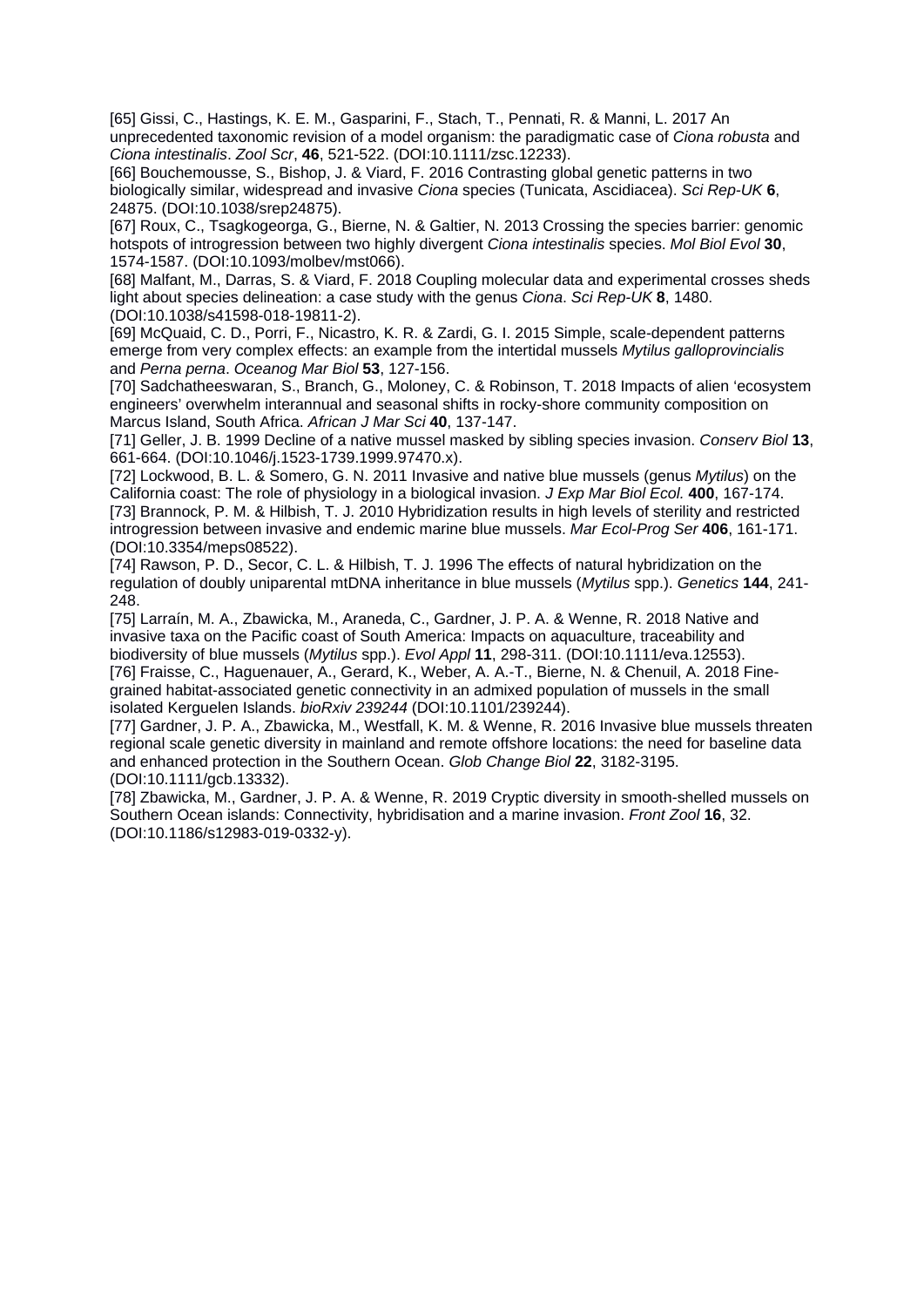# BOX 1. The sea squirts *Ciona* spp.: a case study of secondary contact with cyclic and ephemeral breakthrough of the introduced species

Ascidians are a major component of NIS, particularly in artificial habitats such as harbors, docks and piers, where many of them appear as cosmopolitan invaders. This is notably the case of *Ciona robusta* (formerly known as *C. intestinalis* type A, before an in-depth taxonomic revision [65]). Presumably native to the North West Pacific, *C. robusta* has been introduced to the North East and South Pacific, and to the North and South Atlantic (see map in [66]). The North East Atlantic (especially the English Channel and the Bay of Biscay) is the only area where *C. robusta* had been described living in sympatry with its native congener *C. intestinalis* (formerly known as *C. intestinalis* type B), from which it has probably diverged >3 MY ago [67]. The introduced species display variations in abundance over seasons and years, with episodic breakthrough [18, 41].



**Figure. The sea squirts** *Ciona robusta* **(top specimen) and** *C. intestinalis* **(bottom specimen) are living in closed syntopy in harbours and marinas of the English Channel. They are distinguishable based on subtle morphological criteria. One of them is the red pigmentation of the terminal papillae of the vas deferens in** *C. robusta* **(as visible in this picture).** 

**Photo credit: Laurent Lévêque** 

Interestingly, based on transcriptome sequences, an approximate Bayesian computation framework shows that the two species have historically hybridized (although when and in which geographic location is unknown) such that there is a distinct footprint of past introgression in both species [67]. Such multiple contacts may characterize other marine NIS and also highlight the necessity for detailed historical analyses before presuming that all shared polymorphisms arise solely from contemporary hybridization [42].

Comprehensive field and experimental studies show that the two species produced gametes synchronously with juveniles recruited at the same time (twice a year for both species), and are easily crossed in the lab with F1 hybrids showing no signs of outbreeding depression [41, 46, 68]. Although reproductive isolating mechanisms are expected to scale with divergence times, hybridization has thus been documented at a late stage of speciation following human-mediated species translocation. However, the use of an ancestry-informative SNPs panel show that introgression is negligible and only few hybrids had been detected in localities where the two species live in syntopy [42]. Additional experiments documented that F1 hybrids produce less sperm, and F2 backcross hybrids display a reduced survival as compared to parental species (M. Malfant & F. Viard, unpublished data). Altogether, the empirical patterns observed, notably the crossing experiments, suggest postzygotic selection in agreement with the prediction of a multigenic determinism based on Fisher's geometric model [49].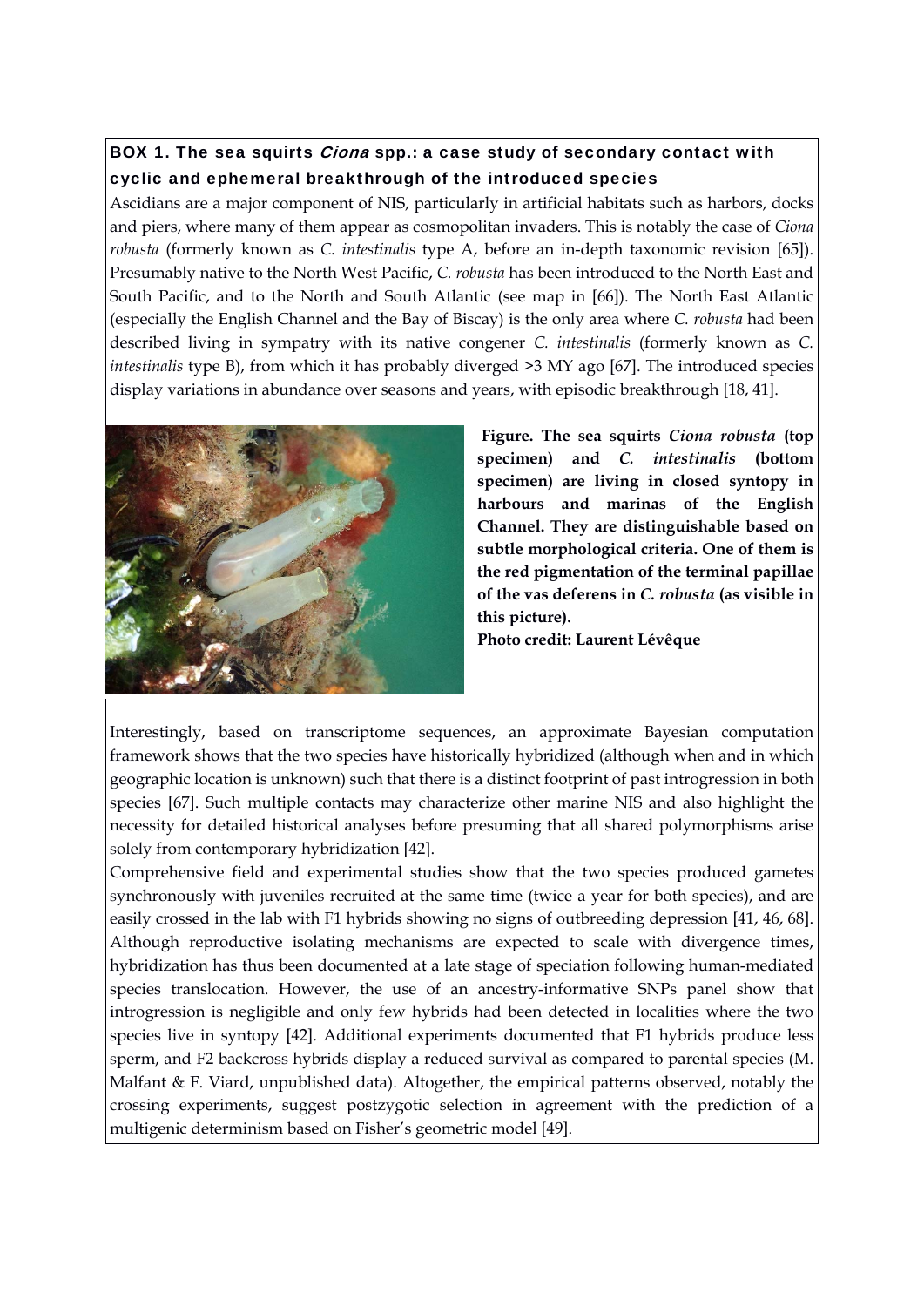# BOX 2. The blue mussel *Mytilus galloprovincialis*: replicated introductions could support comparative studies



The Mediterranean blue mussel, *Mytilus galloprovincialis* has been introduced to many different regions in the world with the greatest evidence for substantive ecological impacts in South Africa where there is no native congener. First observed in western South Africa in 1979, *M. galloprovincialis* now encompasses over 2000 km of coastline, where it greatly restructured the intertidal community (e.g., [69]), with at least one documented extinction of a local bivalve [70]. Aside from South Africa, all other receiving communities for *M. galloprovincialis* host native congeners, without remarkable ecological influence.

**Photo credit: Jessa Thurman** 

Where there is a native congener, hybridization has been reported between *M. galloprovincialis* and the native species. The hybrid zone between *M. galloprovincilis* and the native *Mytilus trossulus* on the East Pacific coast of North America shows a broad scale cline from north (*M. trossulus*  genotypes) to south (*M. galloprovincialis* genotypes) [40]. Mussels collected prior to 1900 from the Los Angeles region and further north have exclusively *M. trossulus* mitotypes, indicating that *M. galloprovincilis* displaced *M. trossulus* from its southern range [71]. The sequential spread from the likely point of introduction, possibly pausing at dispersal barriers encountered, could be due to the introduced species being adapted to warmer temperatures [72], or even being intrinsically fitter than the native species whatever the environment. *M. galloprovincialis* also hybridizes with *M. trossulus* in the West Pacific where connectivity and adaptation to temperature might also play a role: in Hokkaido Island, Japan the distribution of parental types from 2004-2006 surveys aligned well with major currents and their associated temperature regimes, where *M. trossulus* were most common in the cooler waters of the east [73].

Endogenous reproductive isolation mechanisms seem to limit introgression between *M. galloprovincialis* and *M. trossulus*. In the East Pacific, hybrids are present at low frequencies but primarily consist of F1's and first generation backcrosses [40]. Also, consistent with the concept that numerical dominance of the native species and spatial propagation of the invasion front into the native range could cause introgression of native alleles into the introduced species' background, a recent genomic study found a small number of *M. galloprovincialis* backcross individuals and no *M. trossulus* backcross individuals along the East Pacific coast of North America [40]. Many hybrids also have anomalous mitochondrial genome compositions by sex with an overall excess of female mussels [74]. Likewise, in the Hokkaido Island hybrid zone, very high proportions (>50%) of hybrid mussels failed to produce mature eggs or sperm [73].

*M. galloprovincialis* has also been introduced to Chile [75], Kerguelen Islands [76], and Australia and New Zealand [53, 77, 78]. Intriguingly, a new study finds very recent (<50 years) introduction of Mediterreanean type *M. galloprovincialis* into several Atlantic harbours accompanied by strikingly parallel clinal hybrid zones where hybrids with a majority Mediterreanean type *M. galloprovincialis* background predominate in the harbors [32]. These "dock mussels" thus seem confined to harbors conversely to native genotypes (*M. edulis* and Atlantic *M. galloprovincialis*) that are found outside the harbors [32]. These various contact zones deserve further investigation, as